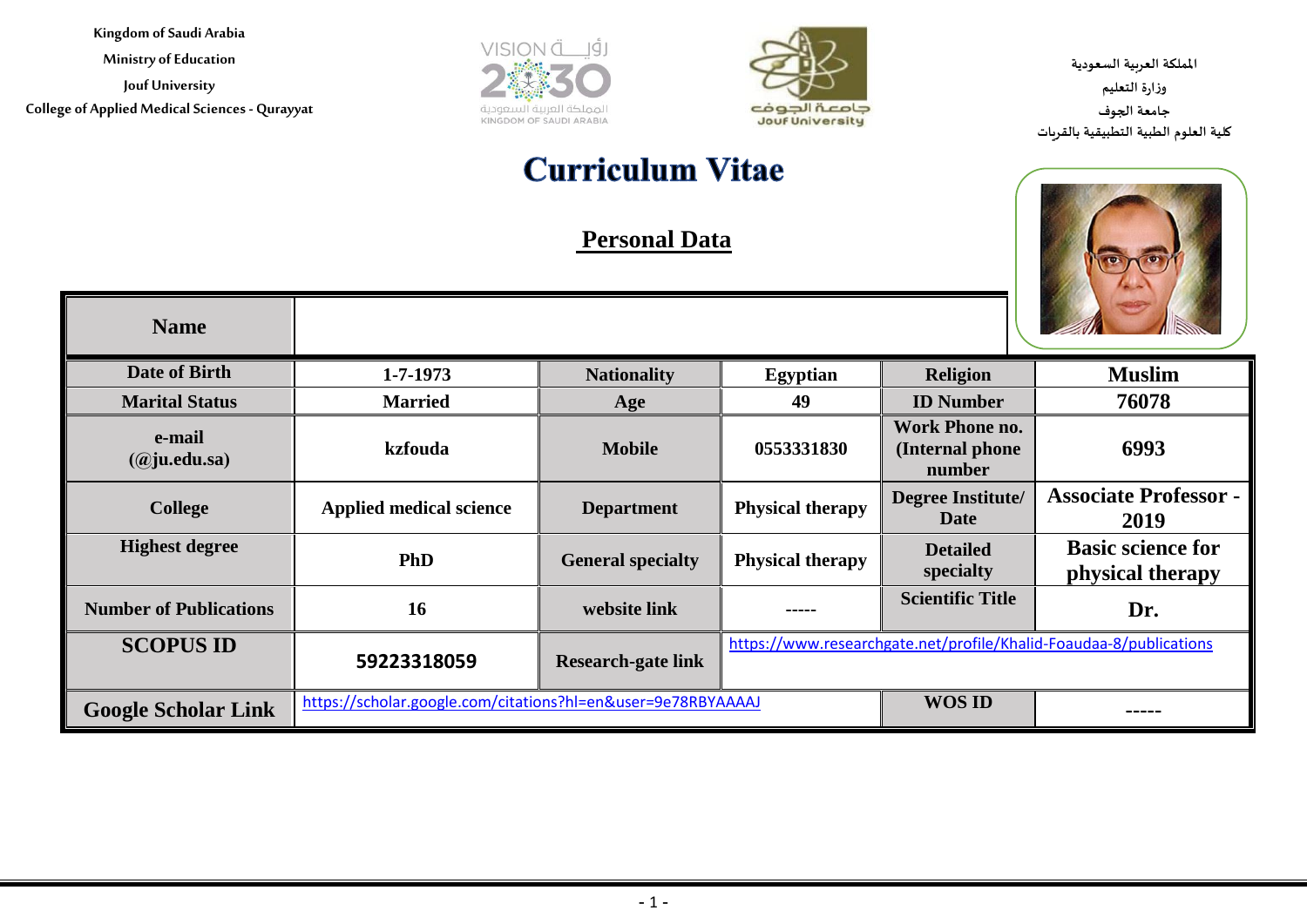**Kingdom of Saudi Arabia Ministry of Education Jouf University College of Applied Medical Sciences - Qurayyat**





**اململكة العربية السعودية وزارة التعليم جامعة الجوف كلية العلوم الطبية التطبيقية بالقريات**

## **Education (Bachelor, Master, PhD, Other)**

| No.            | Qualification | <b>Date</b> | <b>Degree</b> | <b>University</b> | <b>Collage</b> | <b>Scientific</b> | Specialization |                 |
|----------------|---------------|-------------|---------------|-------------------|----------------|-------------------|----------------|-----------------|
|                |               |             |               |                   |                | <b>Department</b> | <b>General</b> | <b>Specific</b> |
| $\mathbf{1}$   | PhD           | 2014        |               | Cairo             | Physica        | Basic             | Physical       | <b>Basic</b>    |
|                |               |             |               | university        |                | Science           | Therapy        | Science         |
|                |               |             |               |                   | Therap         |                   |                |                 |
|                |               |             |               |                   | y              |                   |                |                 |
| $\overline{2}$ | <b>MSc</b>    | 2002        |               | Cairo             | Physica        | <b>Basic</b>      | Physical       | <b>Basic</b>    |
|                |               |             |               | university        |                | Science           | Therapy        | Science         |
|                |               |             |               |                   | Therap         |                   |                |                 |
|                |               |             |               |                   | y              |                   |                |                 |
| 3 <sup>1</sup> | <b>BSc</b>    | 1996        |               | Cairo             | Physica        | <b>Basic</b>      | Physical       | <b>Basic</b>    |
|                |               |             |               | university        |                | Science           | Therapy        | Science         |
|                |               |             |               |                   | Therap         |                   |                |                 |
|                |               |             |               |                   | У              |                   |                |                 |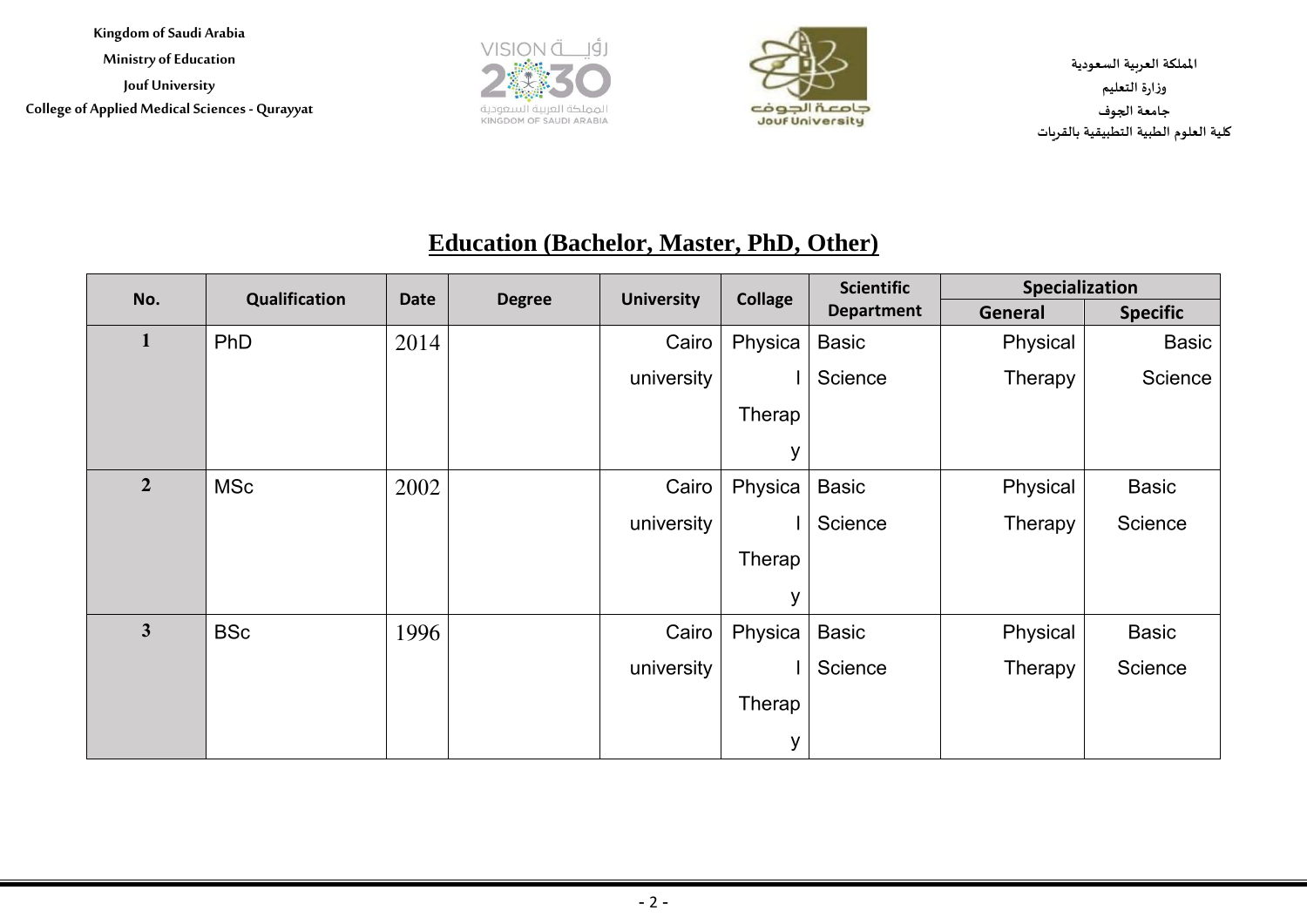**Kingdom of Saudi Arabia Ministry of Education Jouf University College of Applied Medical Sciences - Qurayyat**





**اململكة العربية السعودية وزارة التعليم جامعة الجوف كلية العلوم الطبية التطبيقية بالقريات**

#### **Employment Qualifications**

| Job          | <b>Job Title</b>           | <b>University</b> | Workplace       | <b>Date</b> |                | <b>Work duty</b> | <b>Years of</b>  |
|--------------|----------------------------|-------------------|-----------------|-------------|----------------|------------------|------------------|
|              |                            | <b>Degree</b>     |                 | <b>From</b> | T <sub>o</sub> |                  | <b>Experienc</b> |
|              |                            |                   |                 |             |                |                  | e                |
| Academic     | <b>Associate Professor</b> | Doctral           | Jouf University | 2019        | Till now       |                  |                  |
|              |                            |                   |                 |             |                |                  |                  |
|              |                            |                   |                 |             |                |                  |                  |
| <b>Other</b> |                            |                   |                 |             |                |                  |                  |
|              |                            |                   |                 |             |                |                  |                  |
|              |                            |                   |                 |             |                |                  |                  |
|              |                            |                   |                 |             |                |                  |                  |
|              |                            |                   |                 |             |                |                  |                  |
|              |                            |                   |                 |             |                |                  |                  |

#### **Courses & Teaching Skills (Last three years)**

| No. | <b>Course Name</b>                             | <b>Course Code</b> | <b>Credit Hours</b> | Year |
|-----|------------------------------------------------|--------------------|---------------------|------|
|     | <b>Therapeutic exercise</b>                    | <b>PTR-223</b>     |                     | 2022 |
|     | <b>Physical therapy examination procedures</b> | <b>PTR-224</b>     |                     | 2022 |
|     | Physiology for physical therapy                | <b>PTR-214</b>     |                     | 2022 |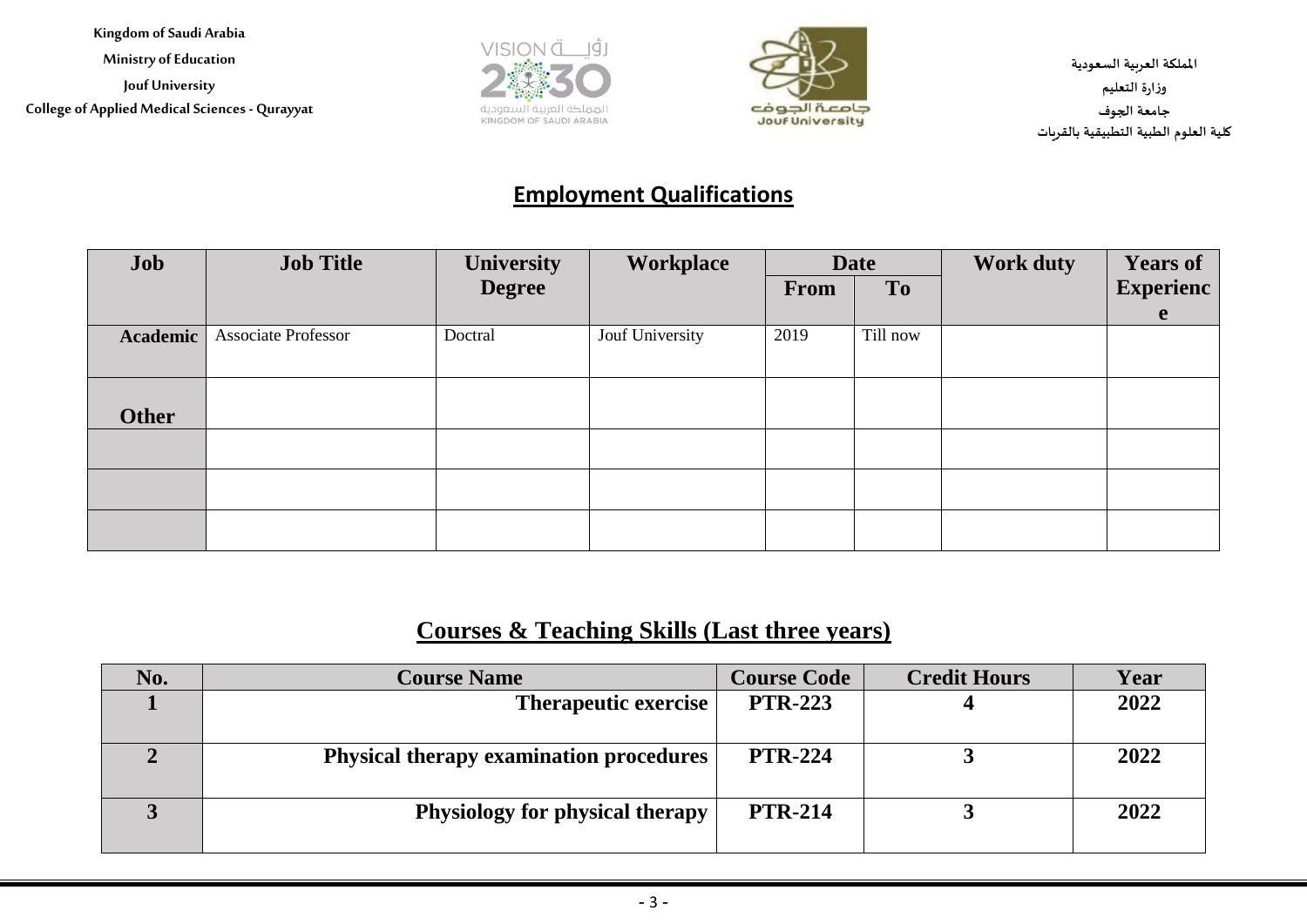**Ministry of Education**

**Jouf University**

**College of Applied Medical Sciences - Qurayyat**





**اململكة العربية السعودية وزارة التعليم جامعة الجوف كلية العلوم الطبية التطبيقية بالقريات**

| $\overline{\mathbf{4}}$ | Electrotherapy                           | <b>RHS-325</b> | J | 2020 |
|-------------------------|------------------------------------------|----------------|---|------|
| 5                       | <b>Physiotherapy Techniques-1</b>        | <b>RHS-321</b> |   | 2020 |
| O                       | <b>Physiotherapy Techniques-2</b>        | <b>RHS-322</b> | 3 | 2021 |
|                         | Introduction to physiotherapy techniques | <b>RHS-221</b> |   | 2021 |
| 8                       | <b>Electro physical modalities</b>       | <b>PTR-222</b> | 3 | 2020 |
|                         | <b>Clinical studies 2</b>                | <b>RHS-332</b> | 4 | 2021 |

# **Participation in scientific conferences and symposiums (Last three years)**

| No. | Title of the conference or symposium or workshops | <b>Held in</b> | Year |
|-----|---------------------------------------------------|----------------|------|
|     |                                                   |                |      |
|     |                                                   |                |      |
|     |                                                   |                |      |
|     |                                                   |                |      |
|     |                                                   |                |      |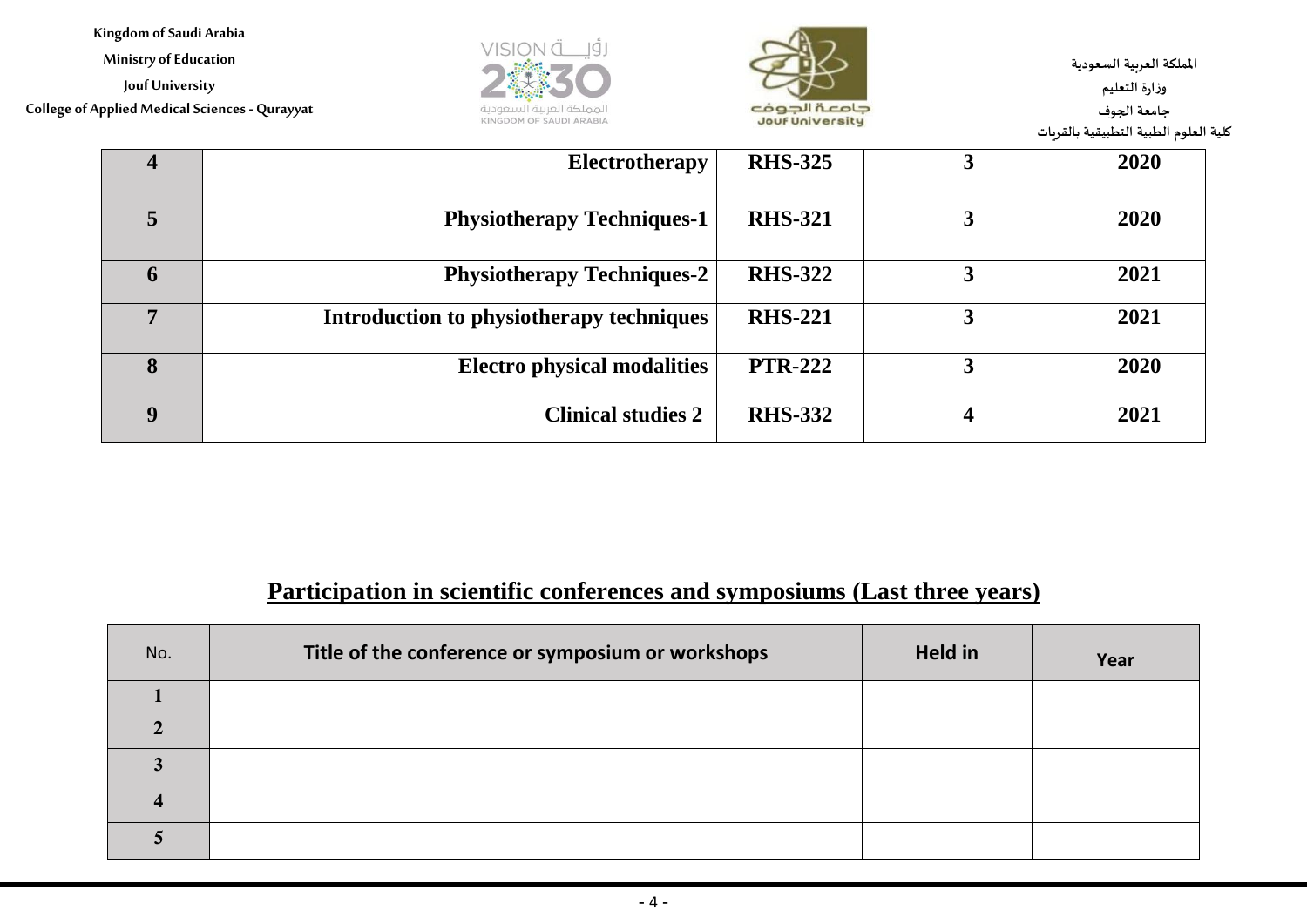**Ministry of Education**

**Jouf University**

**College of Applied Medical Sciences - Qurayyat**





**اململكة العربية السعودية وزارة التعليم جامعة الجوف كلية العلوم الطبية التطبيقية بالقريات**

| 10 |  |  |
|----|--|--|

## **Supervision of undergraduate**

| No.          | <b>Thesis Title</b> | <b>Degree</b> |       |                   |      |                |                   |
|--------------|---------------------|---------------|-------|-------------------|------|----------------|-------------------|
|              |                     | M.Sc.         | Ph.D. | <b>University</b> | Year | <b>Collage</b> | <b>Department</b> |
|              |                     |               |       |                   |      |                |                   |
| $\mathbf{2}$ |                     |               |       |                   |      |                |                   |
|              |                     |               |       |                   |      |                |                   |

## **Membership of specialized committees and associations**

| No. | <b>Committee</b> | <b>Period</b> | <b>Place</b> |
|-----|------------------|---------------|--------------|
|-----|------------------|---------------|--------------|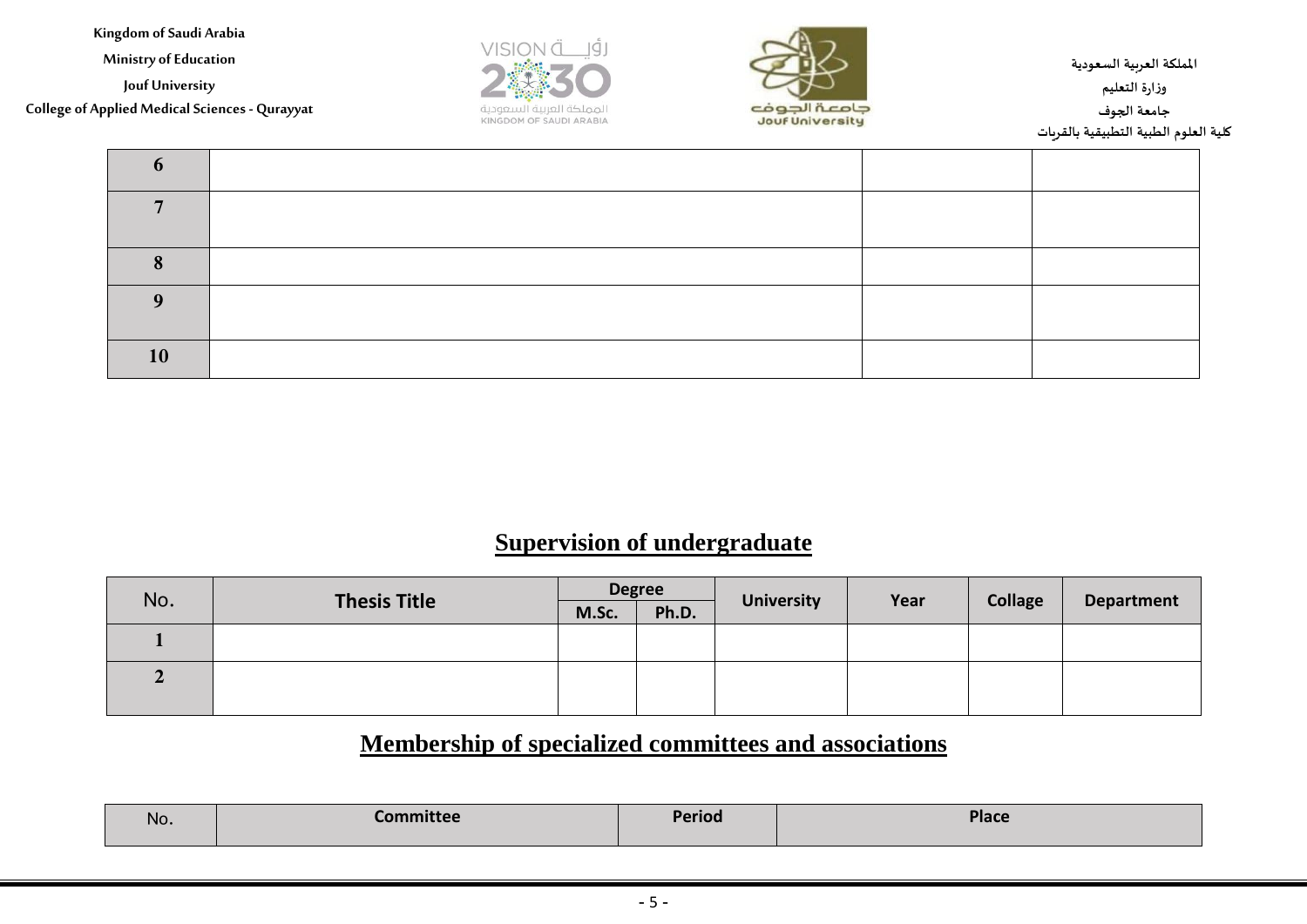**Ministry of Education**

**Jouf University**

**College of Applied Medical Sciences - Qurayyat**





**اململكة العربية السعودية وزارة التعليم جامعة الجوف كلية العلوم الطبية التطبيقية بالقريات**

#### **Training courses and workshops (Last three years)**

| No. | courses / workshop | Held in | Year |
|-----|--------------------|---------|------|
|     |                    |         |      |
| ּח  |                    |         |      |
| З   |                    |         |      |
|     |                    |         |      |
|     |                    |         |      |
| 6   |                    |         |      |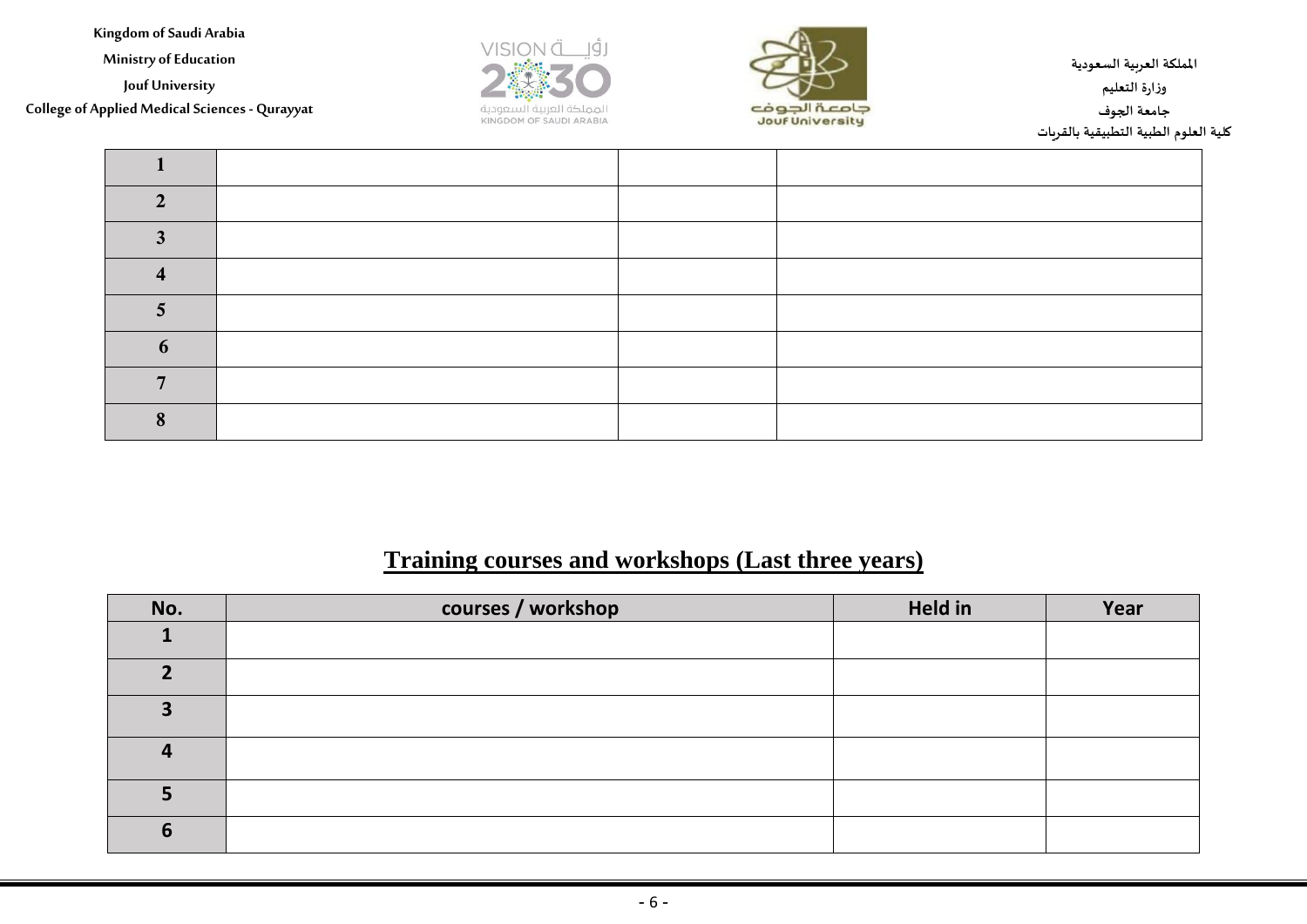**Ministry of Education**

**Jouf University**

**College of Applied Medical Sciences - Qurayyat**





**اململكة العربية السعودية وزارة التعليم جامعة الجوف كلية العلوم الطبية التطبيقية بالقريات**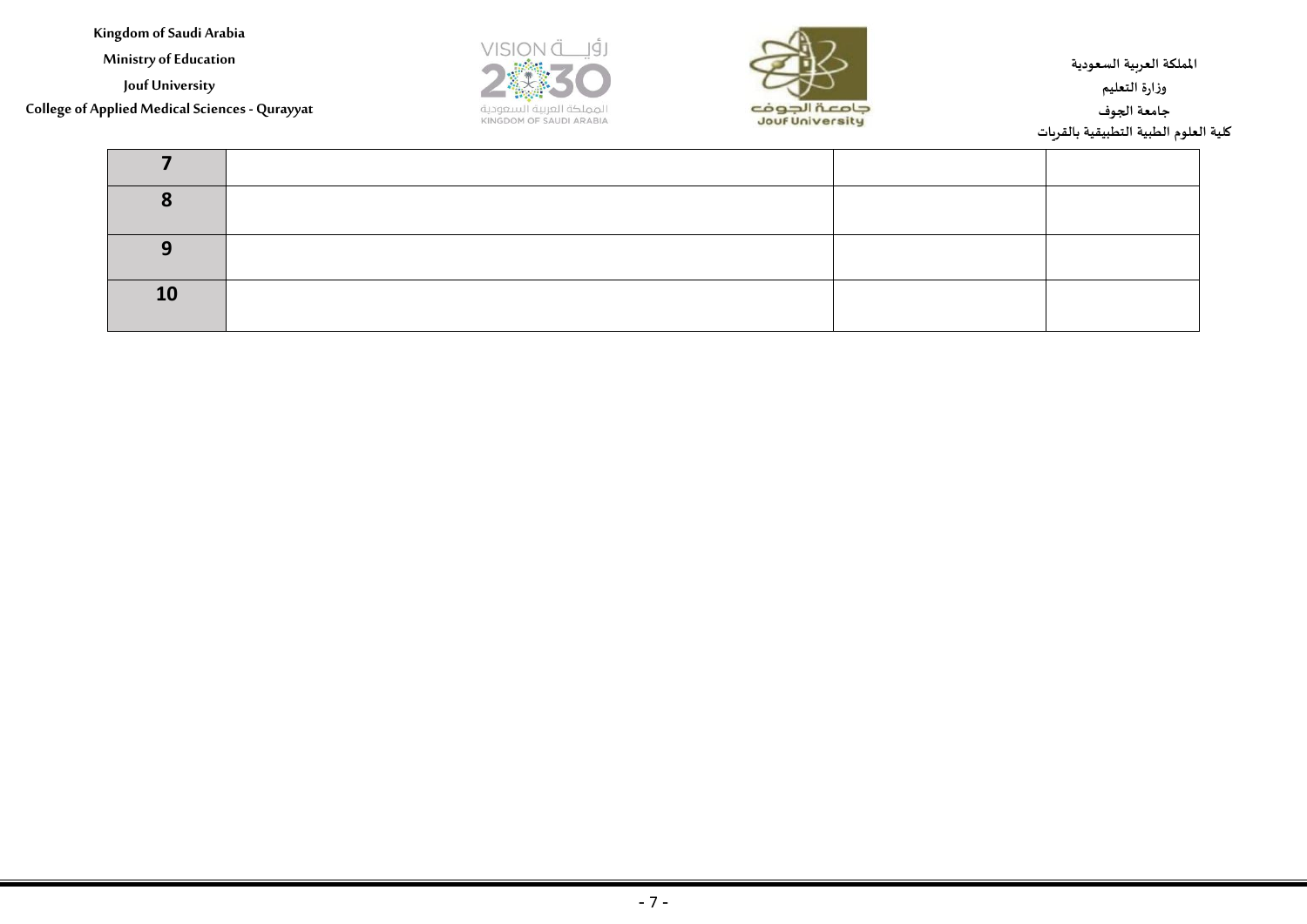**Ministry of Education**

**Jouf University College of Applied Medical Sciences - Qurayyat**





**اململكة العربية السعودية وزارة التعليم جامعة الجوف كلية العلوم الطبية التطبيقية بالقريات**

## **Awards and honors**

| No. | Award | <b>Awarded by</b> | Specialization | <b>Period</b> |
|-----|-------|-------------------|----------------|---------------|
|     |       |                   |                |               |
|     |       |                   |                |               |
|     |       |                   |                |               |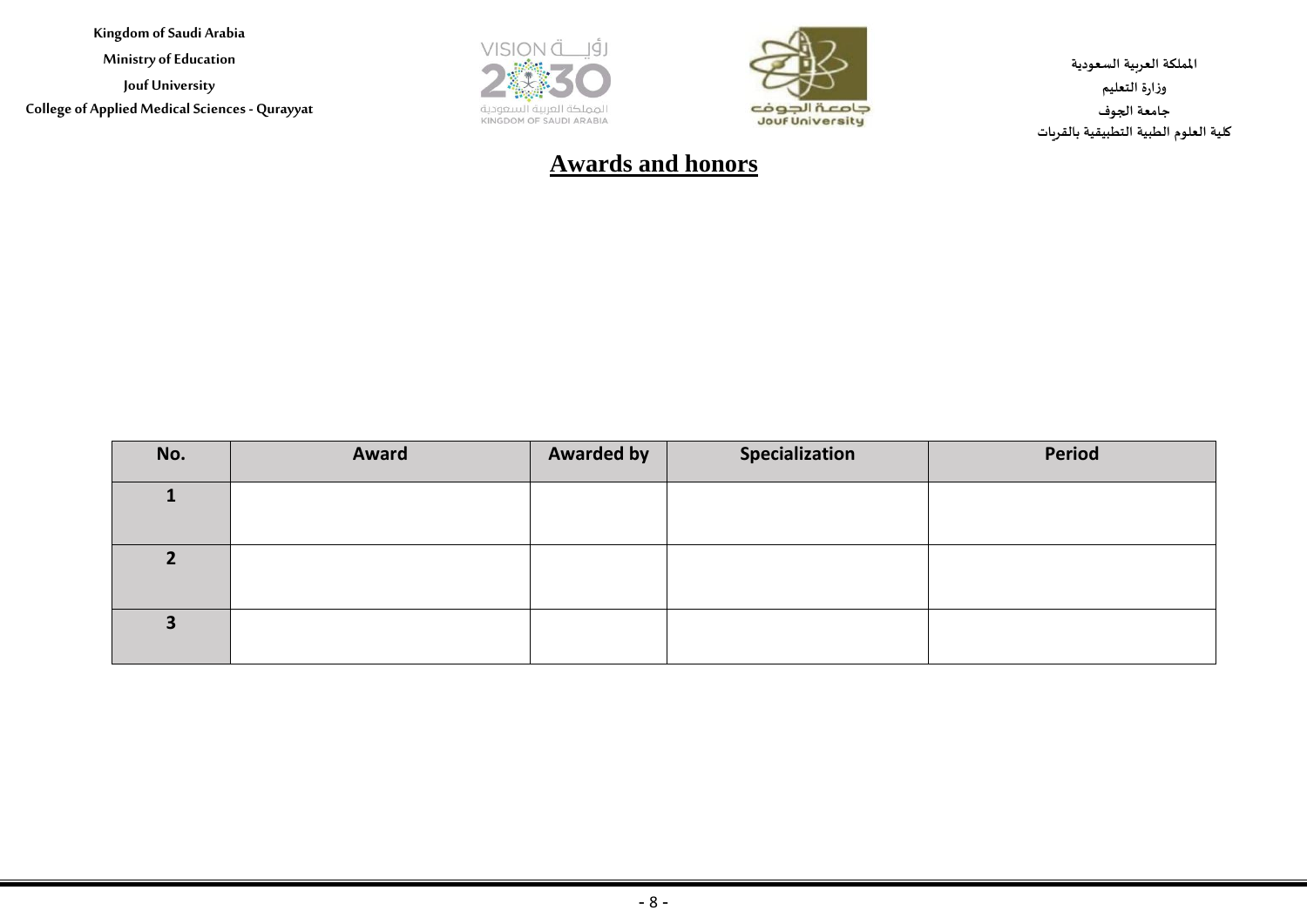**Ministry of Education**

**Jouf University College of Applied Medical Sciences - Qurayyat**





**اململكة العربية السعودية وزارة التعليم جامعة الجوف كلية العلوم الطبية التطبيقية بالقريات**

## **Community, cultural and volunteer contributions (Last Three Years)**

| No.                     | activity | Type of activity | Year | Country |
|-------------------------|----------|------------------|------|---------|
| $\mathbf{1}$            |          |                  |      |         |
| $\mathbf 2$             |          |                  |      |         |
| $\overline{\mathbf{3}}$ |          |                  |      |         |
| $\overline{\mathbf{4}}$ |          |                  |      |         |
| $\overline{\mathbf{5}}$ |          |                  |      |         |
| $\boldsymbol{6}$        |          |                  |      |         |
| $\overline{7}$          |          |                  |      |         |
| $\pmb{8}$               |          |                  |      |         |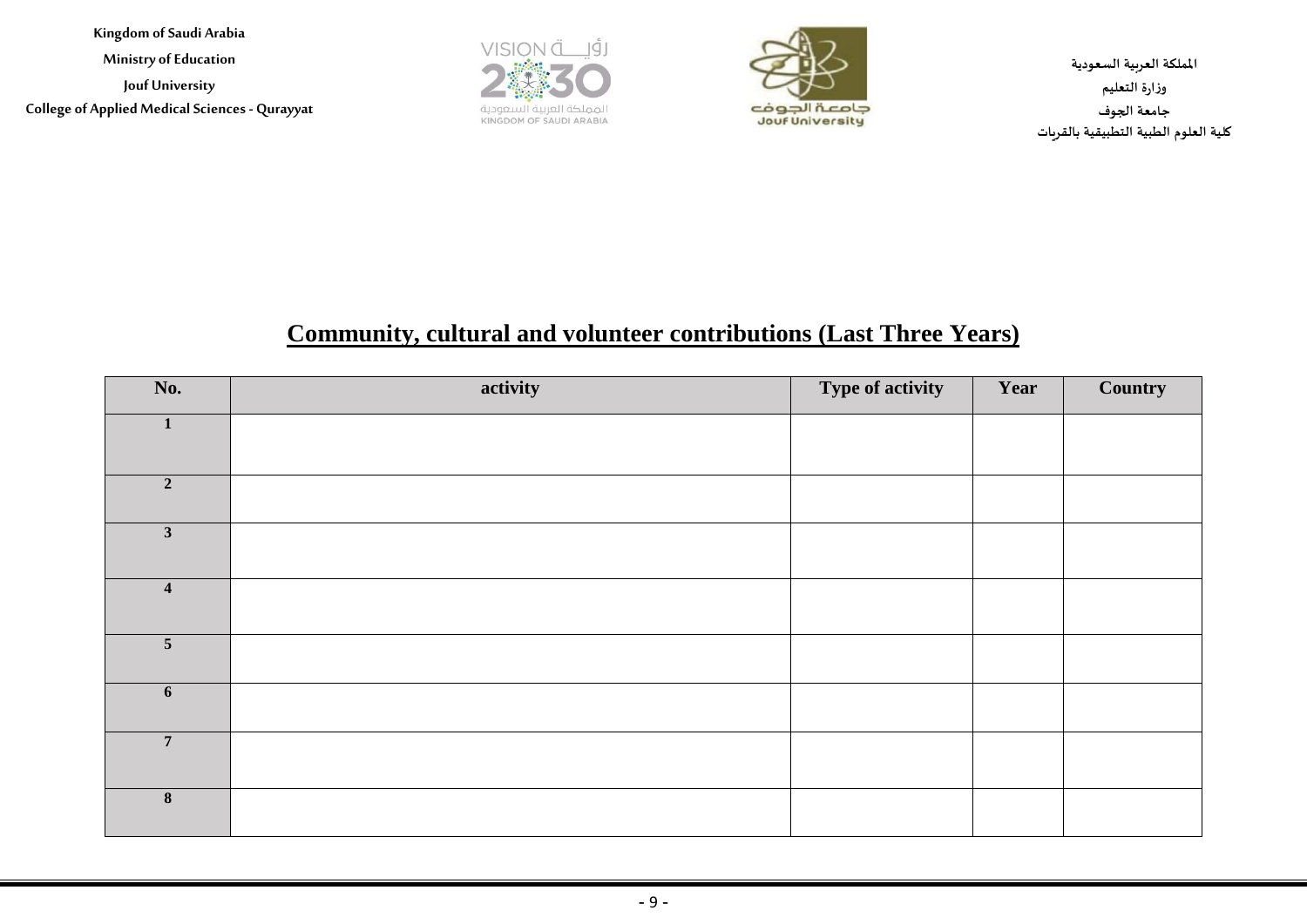**Ministry of Education**

**Jouf University**

**College of Applied Medical Sciences - Qurayyat**





**اململكة العربية السعودية وزارة التعليم جامعة الجوف كلية العلوم الطبية التطبيقية بالقريات**

# **Scientific Publications (Last Three Years)**

| No.                     | <b>Title</b> | <b>Journal</b> | Year | <b>ISI or Scopus</b> | <b>DOI</b> |
|-------------------------|--------------|----------------|------|----------------------|------------|
| $\mathbf{1}$            |              |                |      |                      |            |
| $\overline{2}$          |              |                |      |                      |            |
| $\mathbf{3}$            |              |                |      |                      |            |
| $\overline{\mathbf{4}}$ |              |                |      |                      |            |
| $5\overline{)}$         |              |                |      |                      |            |
| 6                       |              |                |      |                      |            |
| $\overline{7}$          |              |                |      |                      |            |